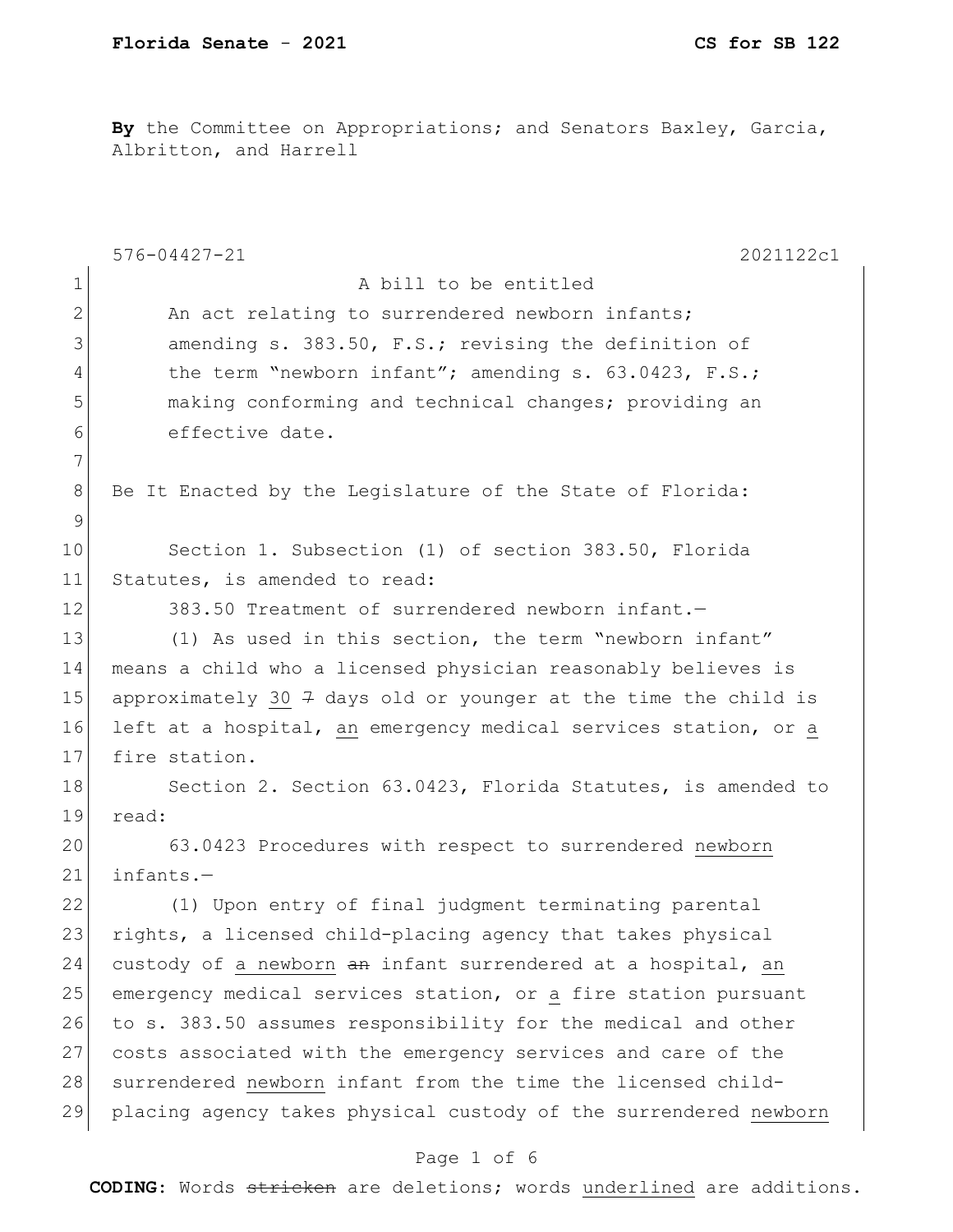576-04427-21 2021122c1

30 infant.

 (2) The licensed child-placing agency shall immediately 32 seek an order from the circuit court for emergency custody of 33 the surrendered newborn infant. The emergency custody order shall remain in effect until the court orders preliminary approval of placement of the surrendered newborn infant in the prospective home, at which time the prospective adoptive parents become guardians pending termination of parental rights and finalization of adoption or until the court orders otherwise. The guardianship of the prospective adoptive parents shall remain subject to the right of the licensed child-placing agency 41 to remove the surrendered newborn infant from the placement during the pendency of the proceedings if such removal is deemed by the licensed child-placing agency to be in the best interests of the child. The licensed child-placing agency may immediately 45 seek to place the surrendered newborn infant in a prospective 46 adoptive home.

47 (3) The licensed child-placing agency that takes physical 48 custody of the surrendered newborn infant shall, within 24 hours 49 thereafter, request assistance from law enforcement officials to 50 investigate and determine, through the Missing Children 51 Information Clearinghouse, the National Center for Missing and  $52$  Exploited Children, and any other national and state resources, 53 whether the surrendered newborn infant is a missing child.

54 (4) The parent who surrenders the newborn infant in 55 accordance with s. 383.50 is presumed to have consented to 56 termination of parental rights, and express consent is not 57 required. Except when there is actual or suspected child abuse 58 or neglect, the licensed child-placing agency shall not attempt

### Page 2 of 6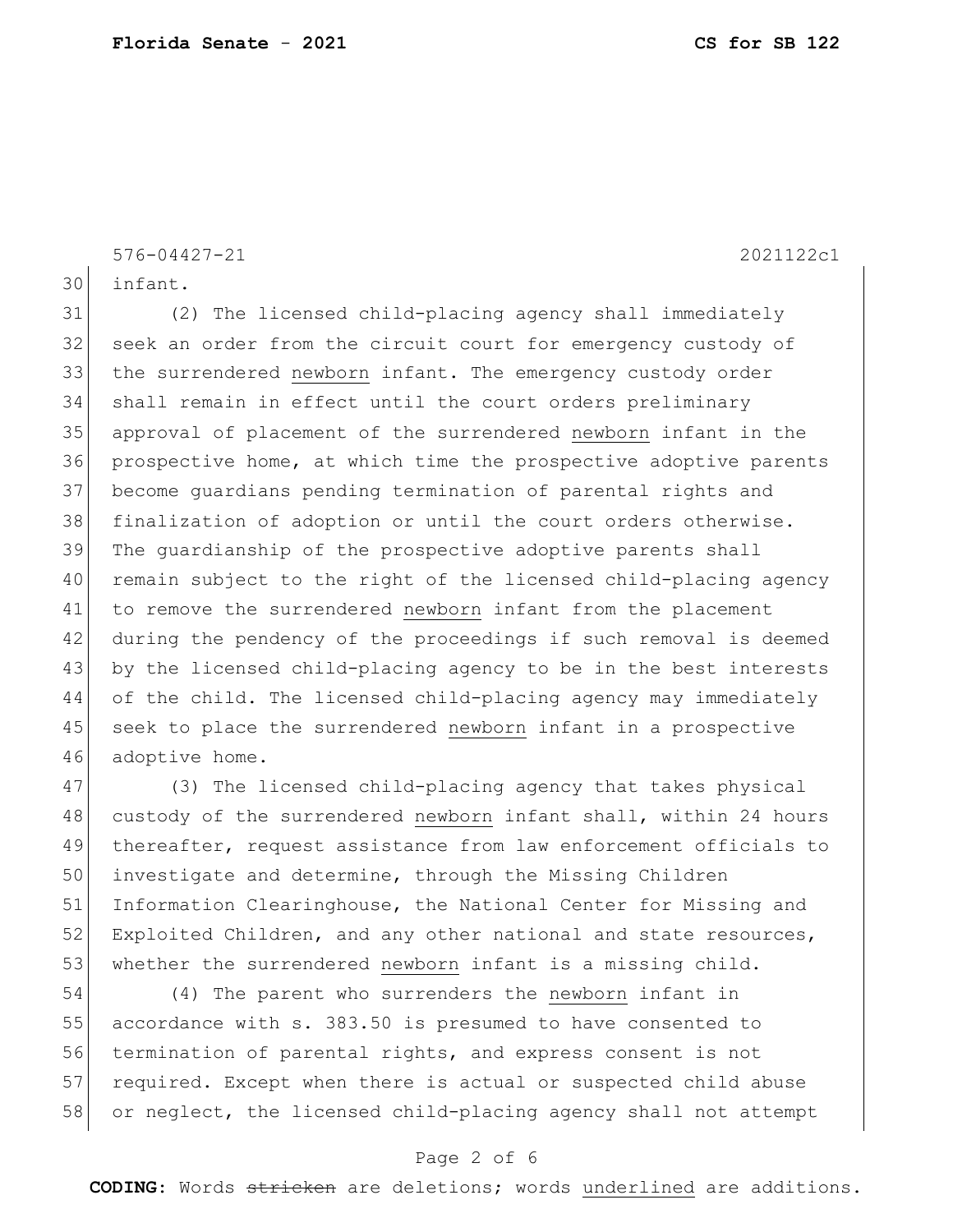576-04427-21 2021122c1

59 to pursue, search for, or notify that parent as provided in s. 60 63.088 and chapter 49. For purposes of s. 383.50 and this 61 section, a surrendered newborn an infant who tests positive for 62 illegal drugs, narcotic prescription drugs, alcohol, or other 63 substances, but shows no other signs of child abuse or neglect, 64 shall be placed in the custody of a licensed child-placing 65 agency. Such a placement does not eliminate the reporting 66 requirement under s. 383.50(7). When the department is contacted 67 regarding a newborn  $an$  infant properly surrendered under this 68 section and s. 383.50, the department shall provide instruction 69 to contact a licensed child-placing agency and may not take 70 custody of the newborn infant unless reasonable efforts to 71 contact a licensed child-placing agency to accept the newborn 72 infant have not been successful.

73 (5) A petition for termination of parental rights under 74 this section may not be filed until 30 days after the date the 75 newborn infant was surrendered in accordance with s. 383.50. A 76 petition for termination of parental rights may not be granted 77 until a parent has failed to reclaim or claim the surrendered 78 newborn infant within the time period specified in s. 383.50.

79 (6) A claim of parental rights of the surrendered newborn 80 infant must be made to the entity having legal custody of the 81 surrendered newborn infant or to the circuit court before which 82 proceedings involving the surrendered newborn infant are 83 pending. A claim of parental rights of the surrendered newborn 84 infant may not be made after the judgment to terminate parental 85 rights is entered, except as otherwise provided by subsection 86 (9).

87 (7) If a claim of parental rights of a surrendered newborn

## Page 3 of 6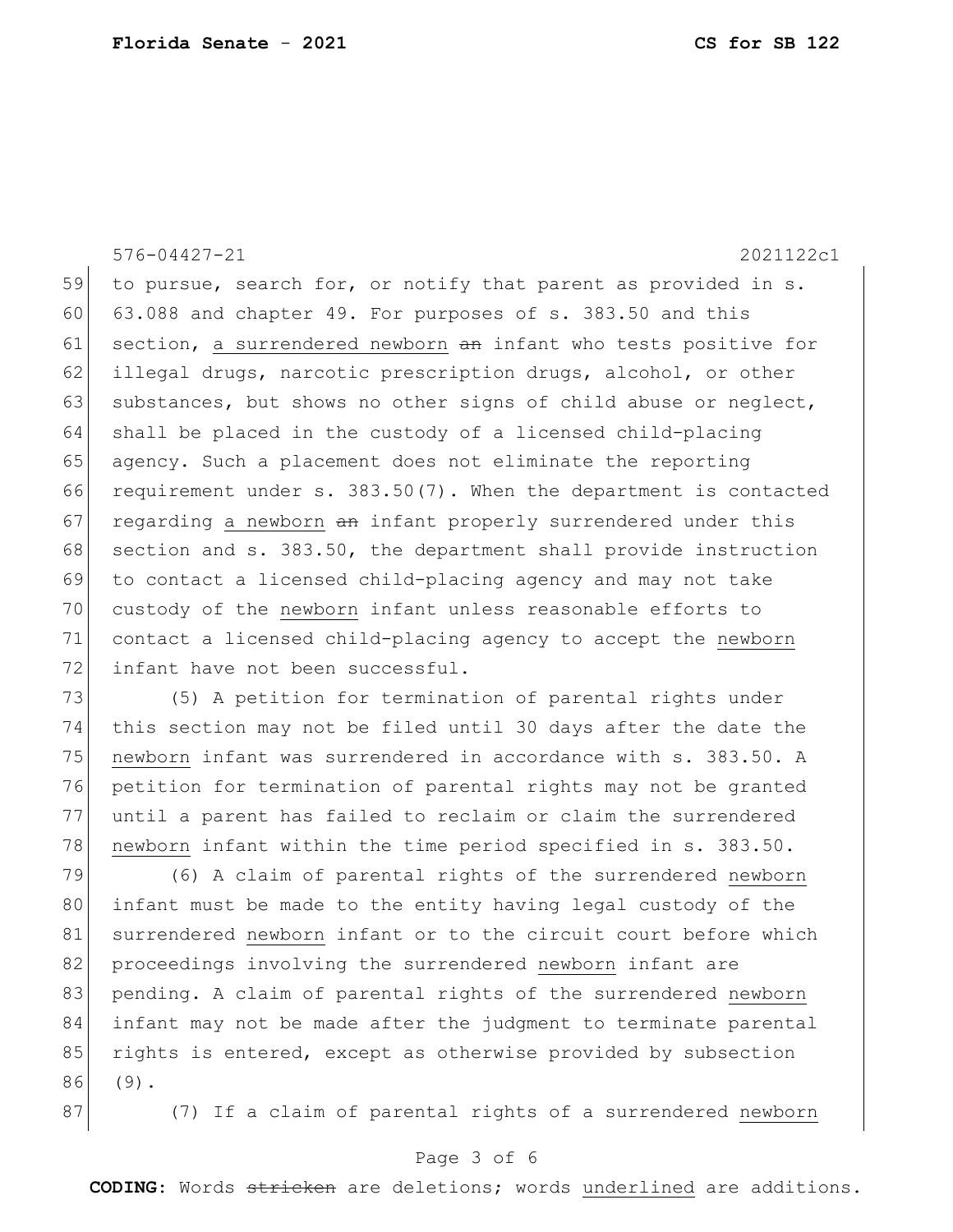576-04427-21 2021122c1 88 infant is made before the judgment to terminate parental rights 89 is entered, the circuit court may hold the action for 90 termination of parental rights in abeyance for a period of time 91 not to exceed 60 days. 92 (a) The court may order scientific testing to determine 93 maternity or paternity at the expense of the parent claiming 94 parental rights. 95 (b) The court shall appoint a quardian ad litem for the 96 surrendered newborn infant and order whatever investigation, 97 home evaluation, and psychological evaluation are necessary to 98 determine what is in the best interests of the surrendered 99 newborn infant. 100 (c) The court may not terminate parental rights solely on 101 the basis that the parent left the newborn infant at a hospital, 102 an emergency medical services station, or a fire station in 103 accordance with s. 383.50. 104 (d) The court shall enter a judgment with written findings 105 of fact and conclusions of law. 106 (8) Within 7 business days after recording the judgment, 107 the clerk of the court shall mail a copy of the judgment to the 108 department, the petitioner, and any person whose consent was 109 required, if known. The clerk shall execute a certificate of 110 each mailing. 111 (9)(a) A judgment terminating parental rights of a 112 surrendered newborn infant pending adoption is voidable, and any 113 later judgment of adoption of that child minor is voidable, if, 114 upon the motion of a parent, the court finds that a person 115 knowingly gave false information that prevented the parent from 116 timely making known his or her desire to assume parental

## Page 4 of 6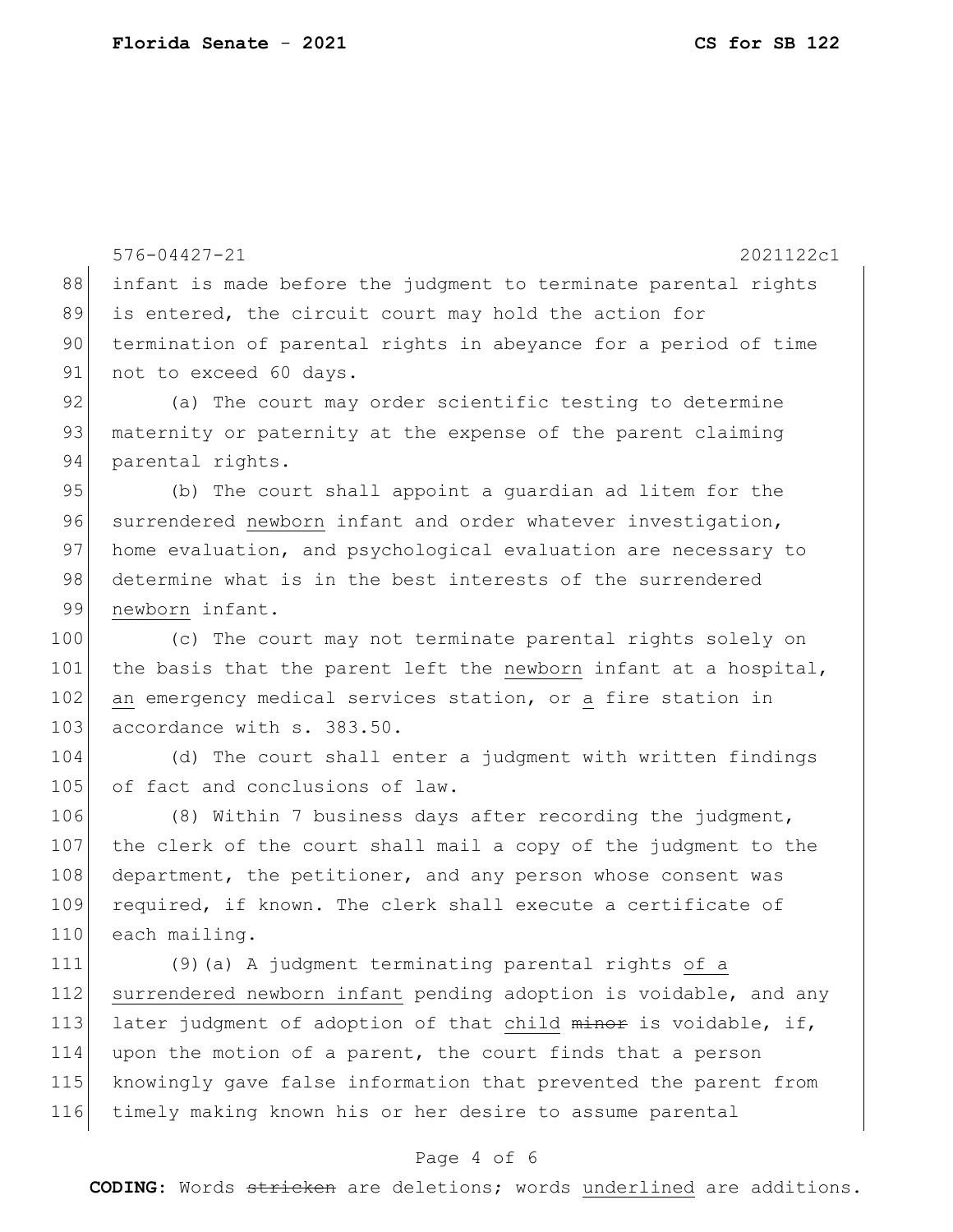576-04427-21 2021122c1 117 responsibilities toward the child minor or from exercising his 118 or her parental rights. A motion under this subsection must be 119 filed with the court originally entering the judgment. The 120 motion must be filed within a reasonable time but not later than 121 1 year after the entry of the judgment terminating parental 122 rights. 123 (b) No later than 30 days after the filing of a motion 124 under this subsection, the court shall conduct a preliminary 125 hearing to determine what contact, if any, will be allowed 126 permitted between a parent and the child pending resolution of 127 the motion. Such contact may be allowed only if it is requested 128 by a parent who has appeared at the hearing and the court 129 determines that it is in the best interests of the child. If the 130 court orders contact between a parent and the child, the order 131 must be issued in writing as expeditiously as possible and must 132 state with specificity any provisions regarding contact with 133 persons other than those with whom the child resides. 134 (c) The court may not order scientific testing to determine 135 the paternity or maternity of the child minor until such time as 136 the court determines that a previously entered judgment 137 terminating the parental rights of that parent is voidable 138 pursuant to paragraph (a), unless all parties agree that such

139 testing is in the best interests of the child. Upon the filing 140 of test results establishing that person's maternity or 141 paternity of the surrendered newborn infant, the court may order 142 visitation only if it appears to be in the best interests of the 143 child.

144 (d) Within 45 days after the preliminary hearing, the court 145 shall conduct a final hearing on the motion to set aside the

## Page 5 of 6